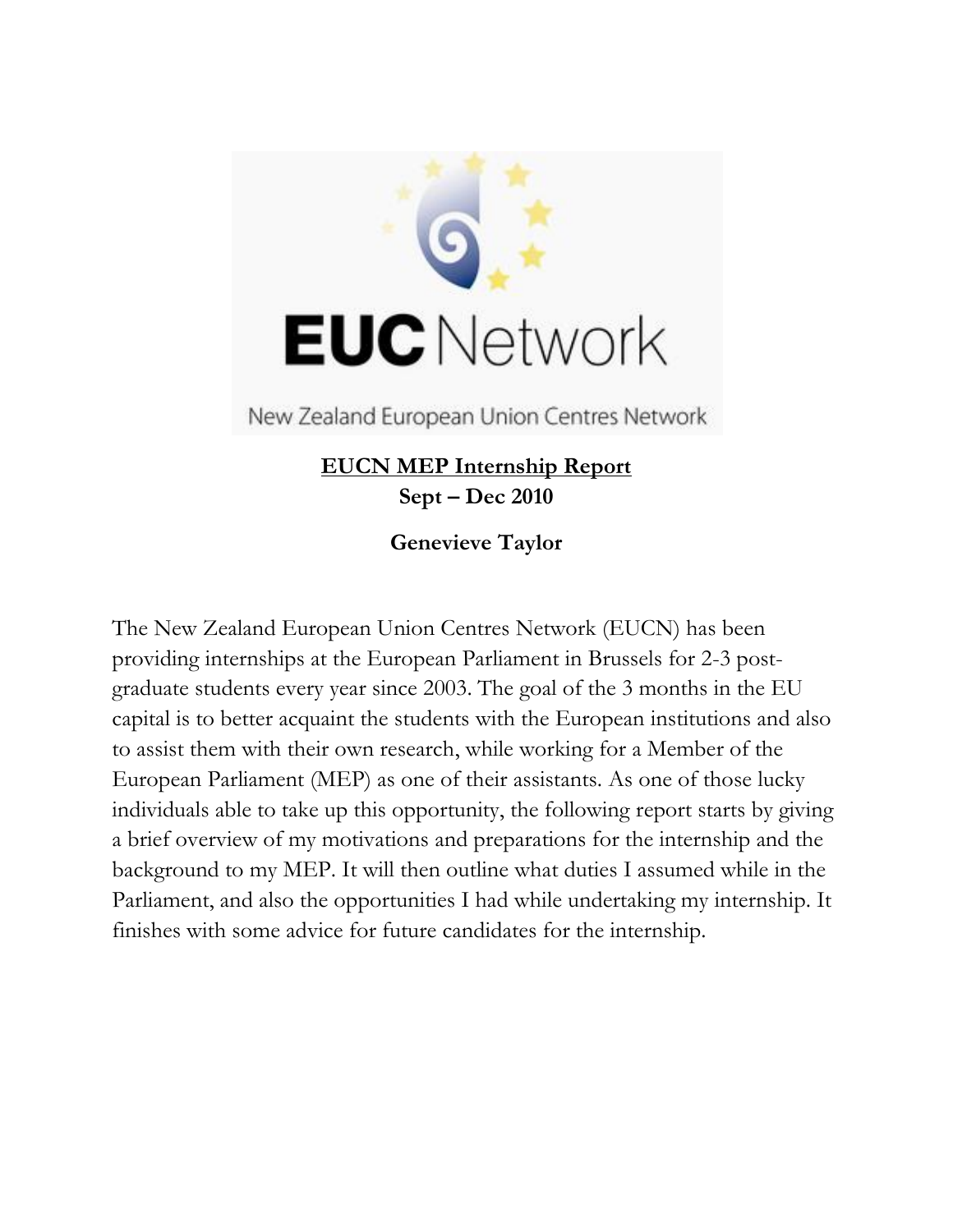## **Motivation**

As I was about to embark on a Masters of European Studies at the National Centre for Research on Europe, it seemed beneficial to obtain a better understanding of how the European Union (EU) institutions functioned, while being provided opportunities and valuable information for my research, such as completing interviews while in the EU capital.

While my research interests are based around child rights and humanitarian aid, I was aware it was not guaranteed that I would get an internship with an MEP working in these areas. Any opportunity to be in the EP and see how it functioned would be useful and there would always be the chance to interview those that were involved with the research I am undertaking.

## **Preparation**

While waiting to hear which MEP I would be working for, I acquainted myself with the functions of the Parliament: the Committees, the Delegations, and the Political Parties via the EP website, <http://www.europarl.europa.eu/>. When I did become aware that I would be working for Mr. Triantaphyllides, I looked more specifically at those committees and delegations he was on, and also background information on his areas of interest.

Luckily, I majored in French for my Bachelors degree, meaning that I didn"t have to have French lessons before coming to Brussels so that was one less thing to prepare for. I do not, however, speak Greek, which made it slightly difficult talking on the phone in the office after the initial "*kale mera,*" to greet them. As I had found out my MEP two weeks before starting the internship, I did not have enough time to learn a substantial amount of Greek, which is a shame in hindsight because hearing it rattled around the office, it is a beautiful language.

I found accommodation before leaving for Brussels so that I didn"t have to worry about it while travelling for a month before my internship. But I was very careful of scammers, as people have fallen for advertisements in the past that look legitimate but in fact do not exist. They may also try to guilt trip you into accepting with language in emails such as "I realise this is rather thorough, but I"ve had tenants leave in the past without paying, so I need 2 months in advance'... If you do want to sign up to a place before you leave NZ, be very careful to check the person before you hand over bond ("*la garantie*"). While I was very wary of handing over any money, the Italians I ended up living with were only wanting a couple of weeks bond, not enough for a scammer to be bothered with.

You can check a site such as<http://www.scamdex.com/> for their name or email account. See below under "Advice for future interns" for accommodation websites and suburbs close to the EP.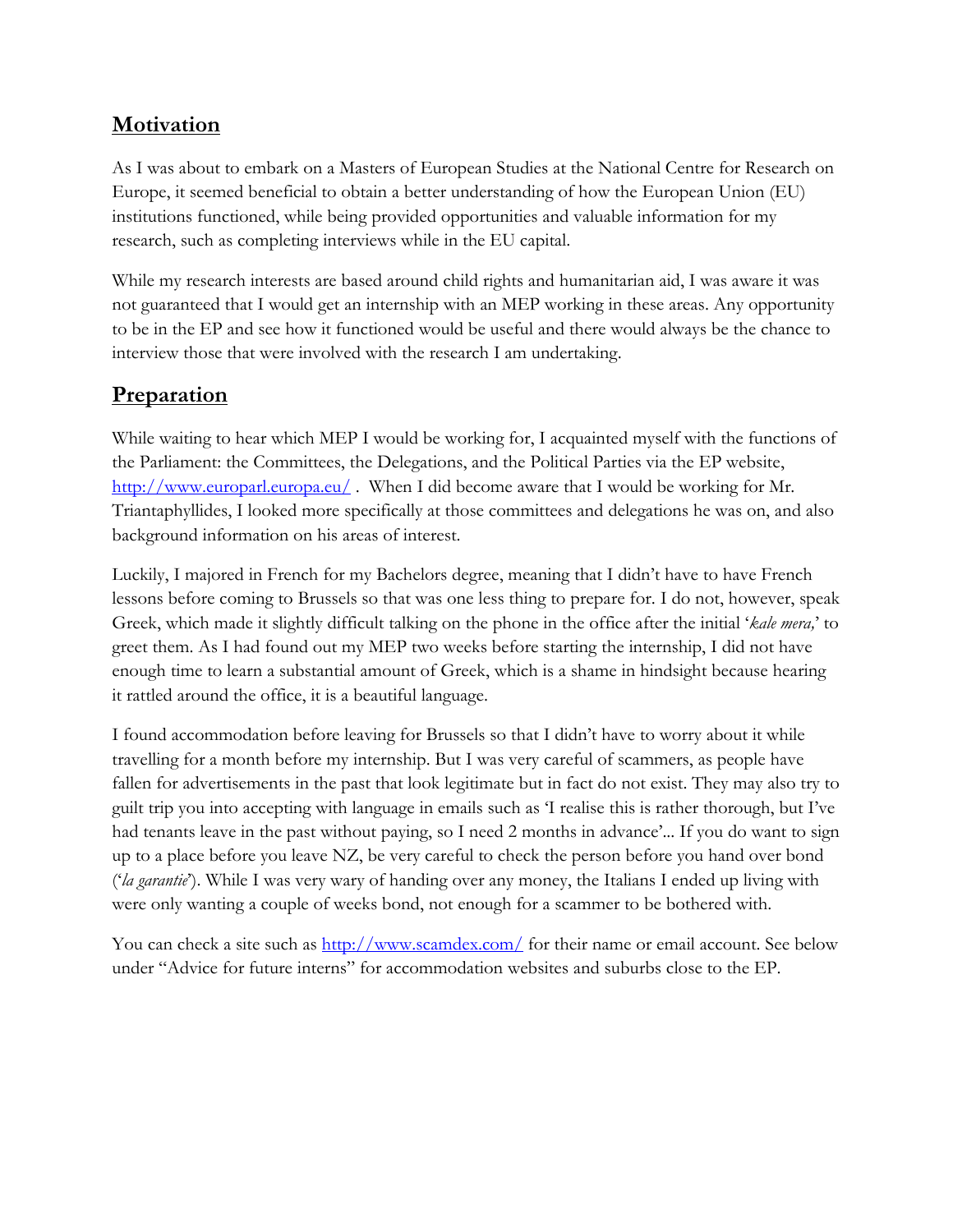# **Mr. Kyriacos Triantaphyllides**

### (Cyprus) GUE/NGL group

I interned at the Parliament under Mr Kyriacos Triantaphyllides, a Greek Cypriot who had NZ connections as he graduated from Wellington, and went to Teachers" College in Canterbury. Kyriacos has family still in New Zealand, his cousin started a fish and chip shop and went on to found United Fisheries. He had also worked for the Ministry of the Interior in Cyprus for a number of years, and represented Cyprus in many international committees.

He has been an MEP since 2004 with AKEL LEFT – the communist political party in Cyprus, thus his entry into the European Parliament coincides with the accession of Cyprus into the EU in 2004.

The whole island joined the EU but it is only the Republic of Cyprus (southern part) which has the rights/obligations of EU membership. However, the EU provides 259mill to help build Northern Cyprus infrastructure. The Republic of Cyprus apposed direct trade as ports/airports unrecognised.

The Political Party he represents in the EP, GUE NGL is the far left communist party of the EU and the smallest with only 35 members. This was to my advantage as I got to meet many of the party members and staff.

Kyriacos worked on the Internal Market and Consumer Protection Committee, and Civil Liberties, Justice and Home Affairs Committee. Because of my background in human rights, trafficking, and child rights, it was more beneficial for me to work alongside his assistant, Danae, who worked with the Civil Liberties Committee, rather than with Charris, who was in charge of the Internal Market and Consumer Protection Committee.

Kyriacos was also involved with the Delegation for the Palestinian Assembly. The meetings for this Delegation were less frequent than those of the Committee, but there were several hearings from politicians, NGOs, scholars, relating to the Israeli-Palestinian conflict which were very interesting to sit in on and hear about different aspects of the conflict, and also how the EU perceived the conflict and intended to act etc.

# **The life of an intern**

The main focus of my work surrounded the work of the Civil liberties committee. I was in charge of note taking for the meetings that Kyriacos (or other GUENGL members) were not able to attend. I also had to follow different directives that were currently being discussed in the Committee to brief him if he needed to comment on them, when he voted on them or if he needed to help the *rapporteur* in charge of that directive.

He was the MEP from GUE NGL involved in amending the Commission"s proposal of the Directive on child abuse, exploitation and child pornography. Given my background in child rights, I was able to follow this Directive carefully and assist him with possible amendments, where the directive was too focused on the criminalisation of the offenders, where there was not enough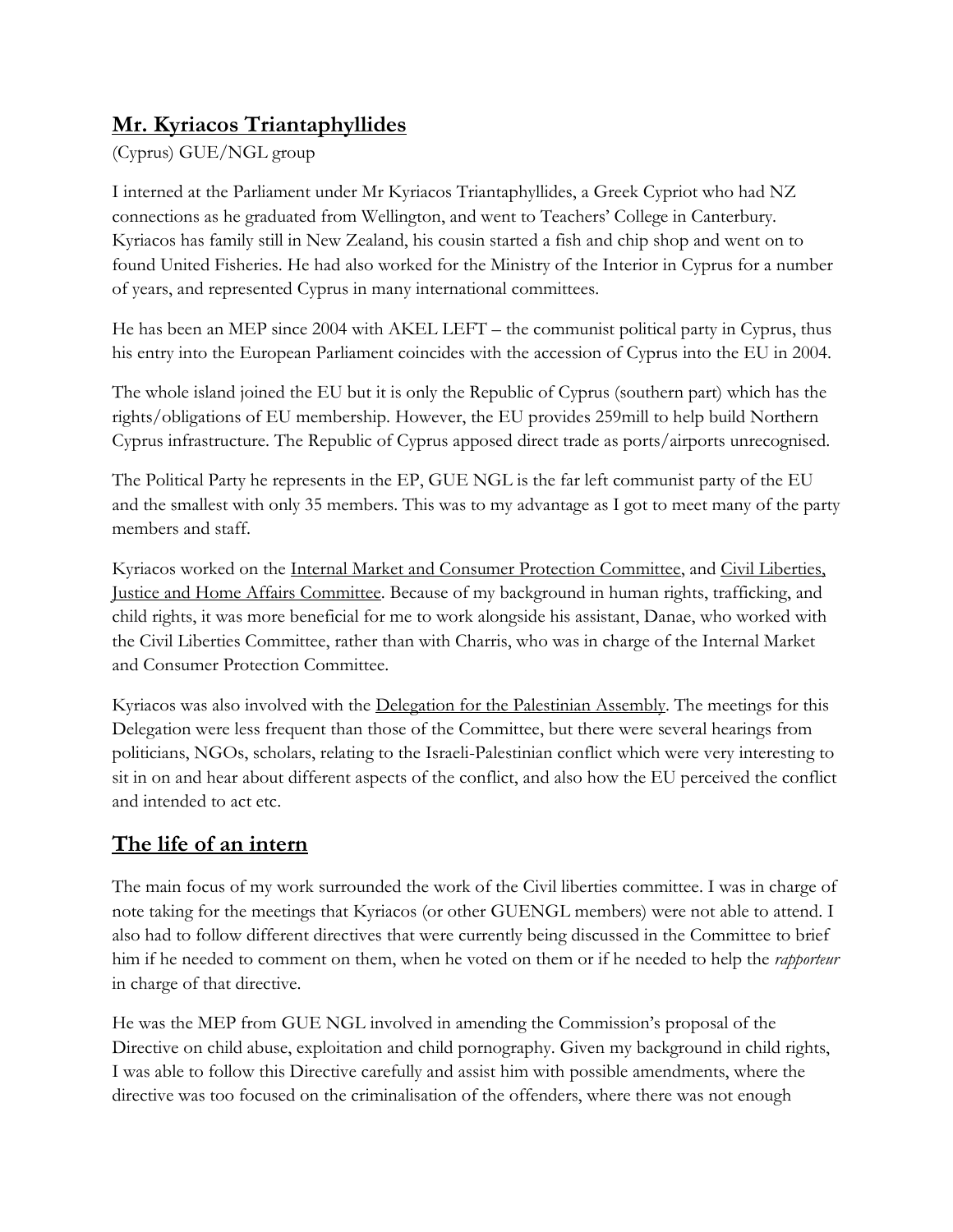protection measures etc. The work involved included: the preparation of a comprehensive yet accessible summary of the Commission"s proposal; an appreciation of this proposal in light of the work carried out by the Council of Europe, the international conventions on the rights of the child, and the work of NGOs in the field; and ultimately the drafting of the amendments to be submitted on behalf of GUE NGL.

Other work performed included preparing briefings on the readmission agreements and visa liberalisation between the EU and Georgia, a summary of the Rules of Procedure for MEPs, and a newspaper article on the impact of EU migration policies on the large Russian minorities in Cyprus.

Life as an intern also involved general administrative tasks, such as answering the phones, emails, attending interviews with lobbyists visiting Kyriacos to take notes for him and writing an article on the lobbyists" visit to be published for his constituency in Cyprus.

Interning for a Cypriot MEP, I able to get an insight into the Cypriot dispute so attended hearings in the EP on missing persons in Cyprus from the Turkish invasion in 1974, the Turkish accession etc. However, if other hearings were of interest but not directly relating to Kyriacos' work, I would attend and then write a brief report on what was discussed.

#### **Plenary session**

I was lucky enough to attend one of the plenary sessions during my internship, providing me a valuable insight into the elaborate system that is the European Parliament. Every month all MEPs, assistants, members from other institutions, descend on Strasbourg for the plenary session. I was also lucky to see Ban Ki Moon speak while in Strasbourg, speaking on the issues of fighting poverty, hunger and climate change while calling for action on the MDGS and collaboration between all nations at the Cancun conference on climate change.

With thousands of people in Strasbourg for that one week every month, it was very difficult to find accommodation, even a month out (see advice below), so I stayed with some Rotarians, as I had previously done a Rotary Youth Exchange. While not located centrally, this was a lovely family to stay with for the week of the plenary session, and allowed me an insight into what the Plenary session meant to those in Strasbourg. I also attended a Rotary meeting while there as it was just beside the Parliament, and spoke on the experiences of being an intern at the EP.

### **Cyprus study session**

I was also fortunate enough to go to Cyprus for a week as there was a study session on during my internship. Twice a year each political party go to a different EU country for a few days to discuss topical issues. It was simply a coincidence that while I was there GUE NGL was going to Cyprus, which happened to be the country I was interning under. The study session was hosted by Kyriacos' party AKEL, which in one major state we visited had 65% of the votes.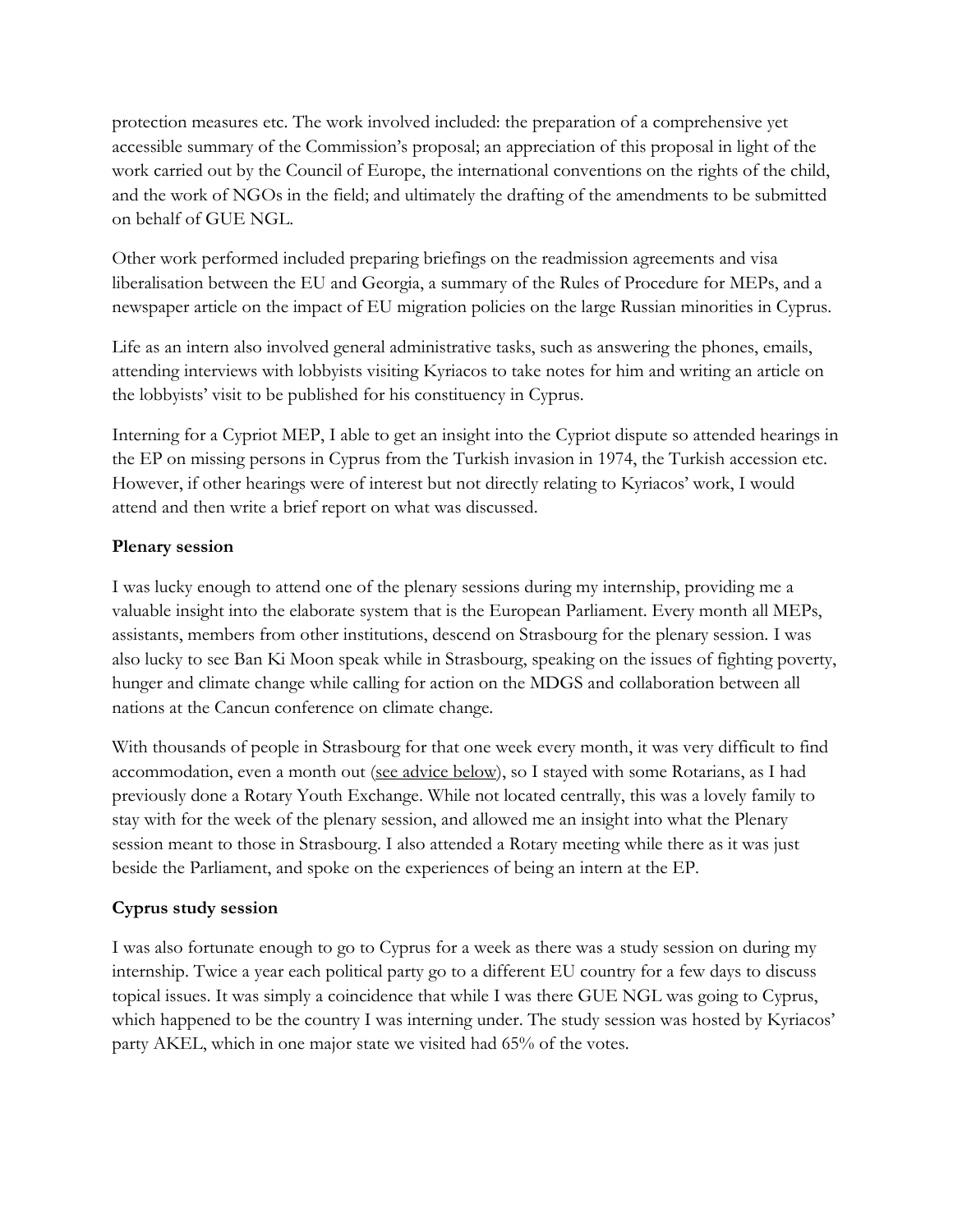I decided to go a few days early to visit the island and then met up with Kyriacos" assistants and the group at the study session in Nicosia, the capital. Nicosia is situated on the green line which separates the Republic of Cyprus and the Northern Turkish Republic of Cyprus. The session mainly focussed on the Cyprus dispute, to discuss reconciliation efforts, visit old refugee centres and the Ministry of the interior, and also a visit to the Prime Minister's estate, where he gave a brief talk on the current position of the Republic of Cyprus in the Cyprus dispute. Other topics included Cyprus" position on the situation in the Middle East and also the MDGs. There were also dinners in different towns, where on one occasion some local Turks joined us for dinner, illustrating the common desire to find a solution.

The costs of attending the session were covered by Kyriacos" assistants" expense fund. This excluded any additional travel I did before the session, but were solely for accommodation and travel expenses on the days of the study session. See below for additional information on reimbursements.

## **Advice for future interns**

### **MONEY**

- Be aware of withdrawal charges from an international account. Generally, this includes a set \$8 withdrawal fee plus the addition exchange fee. The best idea is to withdraw large sums at a time and work with cash rather than using your eftpos or credit card. Otherwise, set up and work out of a Belgium account. This might also come in handy if you intend to go to Strasbourg for the plenary session or travel with your MEP as reimbursements are obtained the easiest if going into a European account.
- If you plan to go to Strasbourg for the plenary session, you will need to look into travel and accommodation *well* in advance as everything books out very quickly. It can cost quite a bit, although you can be reimbursed. However if you don"t have the money upfront, or everything is booked out, you can take a risk closer to the week of the plenary session, as usually emails circulate advertising rideshare options or rooms that are available.
- If your MEP or their assistant are unaware of how you can get reimbursed for Strasbourg or travel with your MEP, you can check this with the interns" office in Level 3 of the EP. Normally through the assistant"s fund you can access travel and accommodation expenses for travel etc necessary for travelling with your MEP. You must fill out the correct forms found on the EP intranet website and also write a statement declaring the reasons why you had to go on the trip and keep all receipts! The money is reimbursed so you must have the money to start with. The papers have to be in by around the 18th of each month with the money being reimbursed the following month. The easiest way for reimbursement is for you to have a European account. Otherwise it could go through a third party, a paying agent, or be paid by your MEP and reimbursed to them, but this could prove complicated.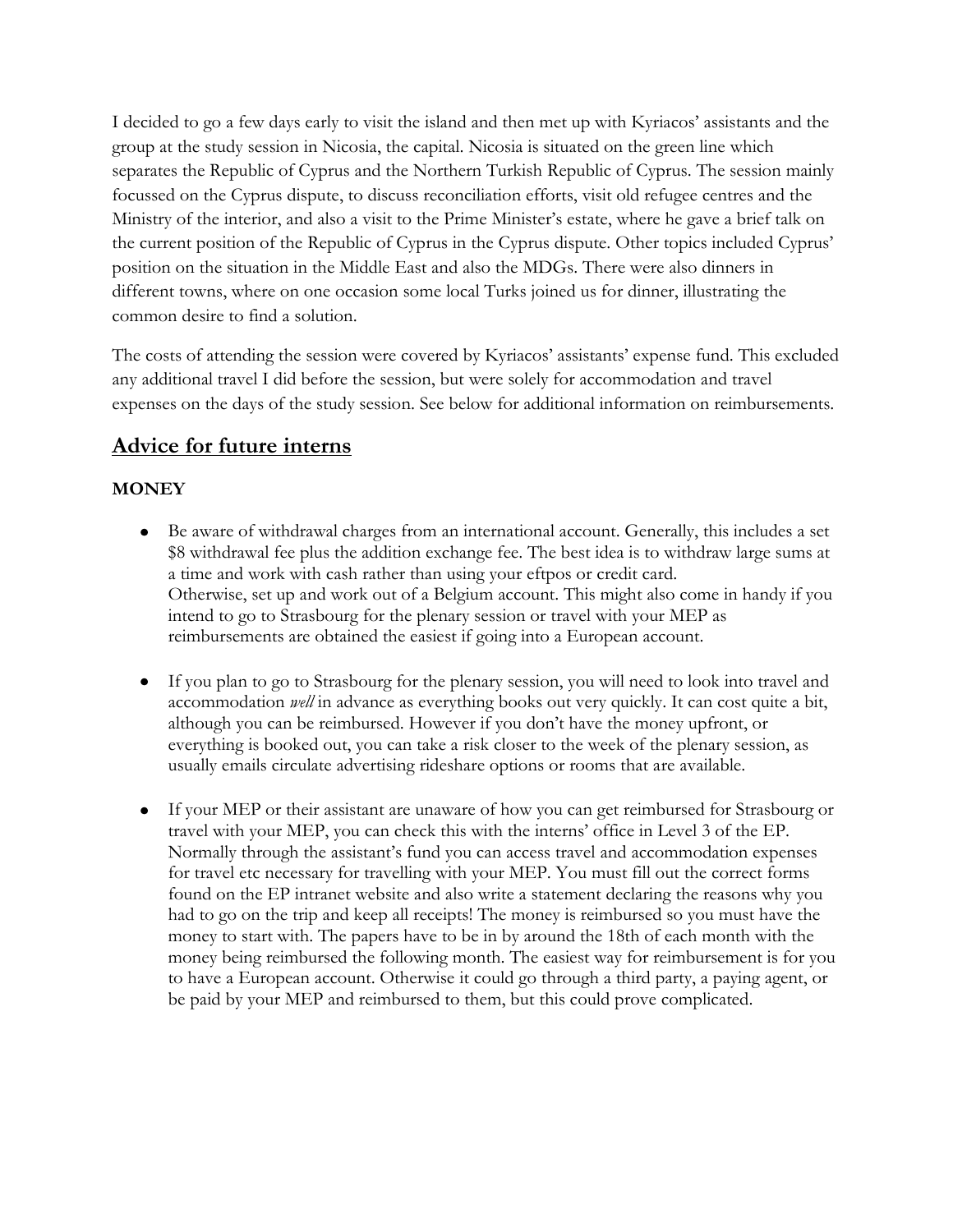#### **THE INTERNSHIP**

- When you find out your MEP, go onto [http://www.europarl.europa.eu](http://www.europarl.europa.eu/) to check out the Committees, Delegations and Party they"re in.
- When you arrive at the EP, check the emails and EP website for interesting hearings or new exhibitions around the lobby.

#### Food in the EP

- There is a Canteen at one end of the EP which is very cheap, and a sandwich bar (similar to Subway) is reasonable at the other end of the EP, up the stairs.
- There is also a bookshop in the middle of the ground floor of the EP opposite the entrance which sells snacks and drinks
- Place Luxembourg is very close if you would like a restaurant or café
- -2 from the carpark lift in the EP lobby takes you to a supermarket.

### **ACCOMODATION**

- Websites to use : [http://www.immoweb.be](http://www.immoweb.be/) or <http://www.expatriates.com/classifieds/belgium/> If you"re looking for furnished, look out for the French *'meublée'* (said "merblay") or unfurnished *'non-meublée'(non merblay)*
- Suburbs close to the European quarter are: Etterbeek 1040, Schaerbeek 1030, Ixelles 1050

### **TRANSPORT**

- Transport options include the bus, metro or tram. You can buy 10 ride concessions or singles from red machines at stops which are cheaper than buying from the bus itself. You can also get a monthly top-up "Mobib" card from "Kiosques" in the metro stations. There are reduced rates for those under 25. You have to pay a 5euro start up fee but you can get this reimbursed at the end of your trip.
- Main stops for the centre of town are 'La Bourse' and 'De Brouckere'.
- Bike stations are all around Brussels if you need transport quickly. You can drop them off at another different "station" in another part of the city. Relatively cheap but be aware that if you damage it or don"t return it they can charge approximately 200euros to your credit card.
- You can walk around the town centre easily enough. Walking from the European Quarter to the centre of town takes around twenty minutes.
- There is no direct metro station to the EP but the main metro lines have stops within 5-10minutes walk of the EP. Some busses go directly to Place Luxembourg which the EP backs onto.